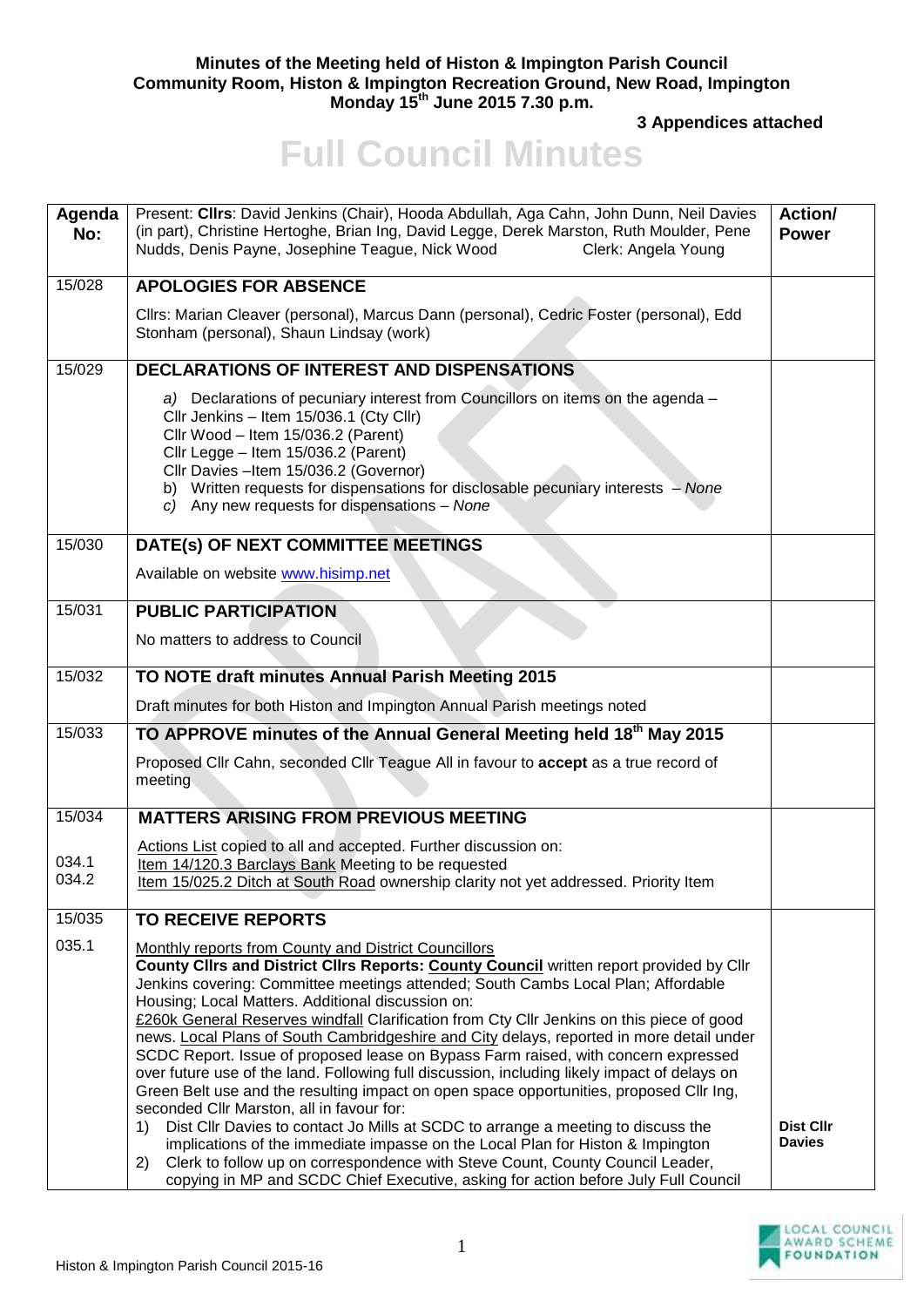|        | meeting<br>3)<br>Bypass Farm Working Party to meet as soon as possible to look at strategy.                                                                                                                                                                                                                                                                                                                                                                                                                           |                                       |
|--------|-----------------------------------------------------------------------------------------------------------------------------------------------------------------------------------------------------------------------------------------------------------------------------------------------------------------------------------------------------------------------------------------------------------------------------------------------------------------------------------------------------------------------|---------------------------------------|
|        | Boundary Review Noted current responsibility of Cty Cllrs for small part of Milton Parish                                                                                                                                                                                                                                                                                                                                                                                                                             |                                       |
|        | requires attention<br>District Council written report provided by Cllrs Stonham and Davies covering: Local Plan;<br>Affordable Housing Seminar; Northstowe; Boundary Commission; Teenage Mental<br>Wellbeing. Additional discussion on: District Council Boundary Review issue of District                                                                                                                                                                                                                            |                                       |
|        | Ward covering small portion of Milton noted. District Councillors urged to resolve                                                                                                                                                                                                                                                                                                                                                                                                                                    |                                       |
| 035.2  | Clerk's Report (Pg 1 & 2) (Appendix 2) provided to all and accepted. Further discussion<br>on: Feast Festival Stall Group members to provide good notice for any work required at<br>Parish Office. Feast Flower Festival Cllr Hertoghe agreed to provide display for Parish<br>Council. £50 maximum spend. Balfour Beatty meetings on Green. No further contact<br>received. Clerk to follow up with agreed actions. Police Panel Cllr Abdullah asked for any                                                        | <b>CMH</b>                            |
|        | items to raise a the panel 18 June 2015                                                                                                                                                                                                                                                                                                                                                                                                                                                                               |                                       |
| 035.3  | Chairman's Report (Appx 3) provided to all and accepted. Further discussion on: Quality<br>Council noted resolution required at July Full Council on application level                                                                                                                                                                                                                                                                                                                                                | <b>July Full</b><br>Council           |
| 035.4  | <b>Other Committee Chair Reports/Items for Decision</b><br>Highways meeting du 18 June 2015                                                                                                                                                                                                                                                                                                                                                                                                                           |                                       |
|        | Employment meeting due 23 June. Following report by Cllr Abdullah on difficulties of<br>employing via County Council proposed Cllr Ing, seconded Cllr Wood all in favour and<br>agreed to request Employment Committee "to produce relevant procedures/contracts to<br>enable the employment by delegated power, of up to 2 (at any one time) additional youth<br>workers if required"                                                                                                                                | <b>Employment</b><br><b>Committee</b> |
|        | Youth Committee meeting due 22 June. Working Party meeting held 28 April and meeting<br>due 6 July. Cllr Abdullah reported on initiative to set up a Senior Youth Club. Unfortunately<br>no young people attended first session at Impington Church Hall, reportedly due to exam<br>dates. An initiative for a café session at StAC being progressed separately by Neil Davies,<br>who outlined possibilities for a trial launch funded separately from Parish Council.<br>King's Meadow Committee meeting due 1 July | <b>September</b>                      |
|        | Recreation Committee meeting due 6 July. Cllr Davies outlined plans to present on 3<br>projects to Full Council September meeting:                                                                                                                                                                                                                                                                                                                                                                                    | <b>Full Council</b>                   |
|        | Cricket - including nets, site safety<br>1)                                                                                                                                                                                                                                                                                                                                                                                                                                                                           |                                       |
|        | Tennis - detailed proposals including drainage report results<br>2)<br>Play Area at Recreation Ground - 5 year "MOT" proposals keeping area fit for<br>3)                                                                                                                                                                                                                                                                                                                                                             |                                       |
| 035.5  | business for next 5 years<br><b>Working Groups/Task &amp; Finish Group Reports</b>                                                                                                                                                                                                                                                                                                                                                                                                                                    |                                       |
|        | Neighbourhood Plan Task & Finish Core Group - meeting held 1 April, 14 April                                                                                                                                                                                                                                                                                                                                                                                                                                          |                                       |
|        | Sustainability Working Party - meeting held 23 April<br>Community Park Project Working Party - meeting held 27 April                                                                                                                                                                                                                                                                                                                                                                                                  |                                       |
|        | Communication & Engagement Working Party - meeting held 8 June, 2 Councillors and 2                                                                                                                                                                                                                                                                                                                                                                                                                                   |                                       |
|        | staff attended. Recommendations made:<br>Carry out audit of hisimp.rec site to achieve a better profile<br>1)                                                                                                                                                                                                                                                                                                                                                                                                         |                                       |
|        | Organise direct feed from hisimp.net and hisimp.rec to HIPeople Facebook<br>2)                                                                                                                                                                                                                                                                                                                                                                                                                                        |                                       |
|        | Organise session of website training for all members, especially Committee Chairs<br>3)<br>Put up website link to "Welcome Leaflet" once updated - "Are You New to the<br>4)                                                                                                                                                                                                                                                                                                                                          |                                       |
|        | Village?"<br><b>Communication issues</b> – going forward, issues need to be communicated in a timely<br>5)                                                                                                                                                                                                                                                                                                                                                                                                            |                                       |
|        | fashion to enable residents to comment                                                                                                                                                                                                                                                                                                                                                                                                                                                                                |                                       |
|        | Put aside one full page in Newsletter for September, December and March 2016 on<br>6)<br>the work of the Council, leading to the final article encouraging residents to stand for                                                                                                                                                                                                                                                                                                                                     |                                       |
|        | Council elections<br>Proposed Cllr Abdullah, sec Cllr Teague all in favour and agreed to accept                                                                                                                                                                                                                                                                                                                                                                                                                       |                                       |
|        | recommendations and ask the office team to come forward with proposals for<br>implementation. Noted membership of Working Party not defined at AGM                                                                                                                                                                                                                                                                                                                                                                    |                                       |
|        | Drainage Task & Finish - members to meet County Council officers 18 June                                                                                                                                                                                                                                                                                                                                                                                                                                              |                                       |
| 15/036 | TO ACCEPT COMMITTEE REPORTS note actions and agree                                                                                                                                                                                                                                                                                                                                                                                                                                                                    |                                       |
| 036.1  | Planning Committee - draft minutes attached 19 May and 9 June provided to all and<br>accepted. Next meetings due 23 June, 14 July                                                                                                                                                                                                                                                                                                                                                                                     |                                       |
|        | S/00006/15/CC Cambs County Council: Histon & Impington Junior School, The Green,<br>Histon - temporary installation of two 7-bay mobile classrooms (8.4m x 21m) until 31                                                                                                                                                                                                                                                                                                                                              |                                       |

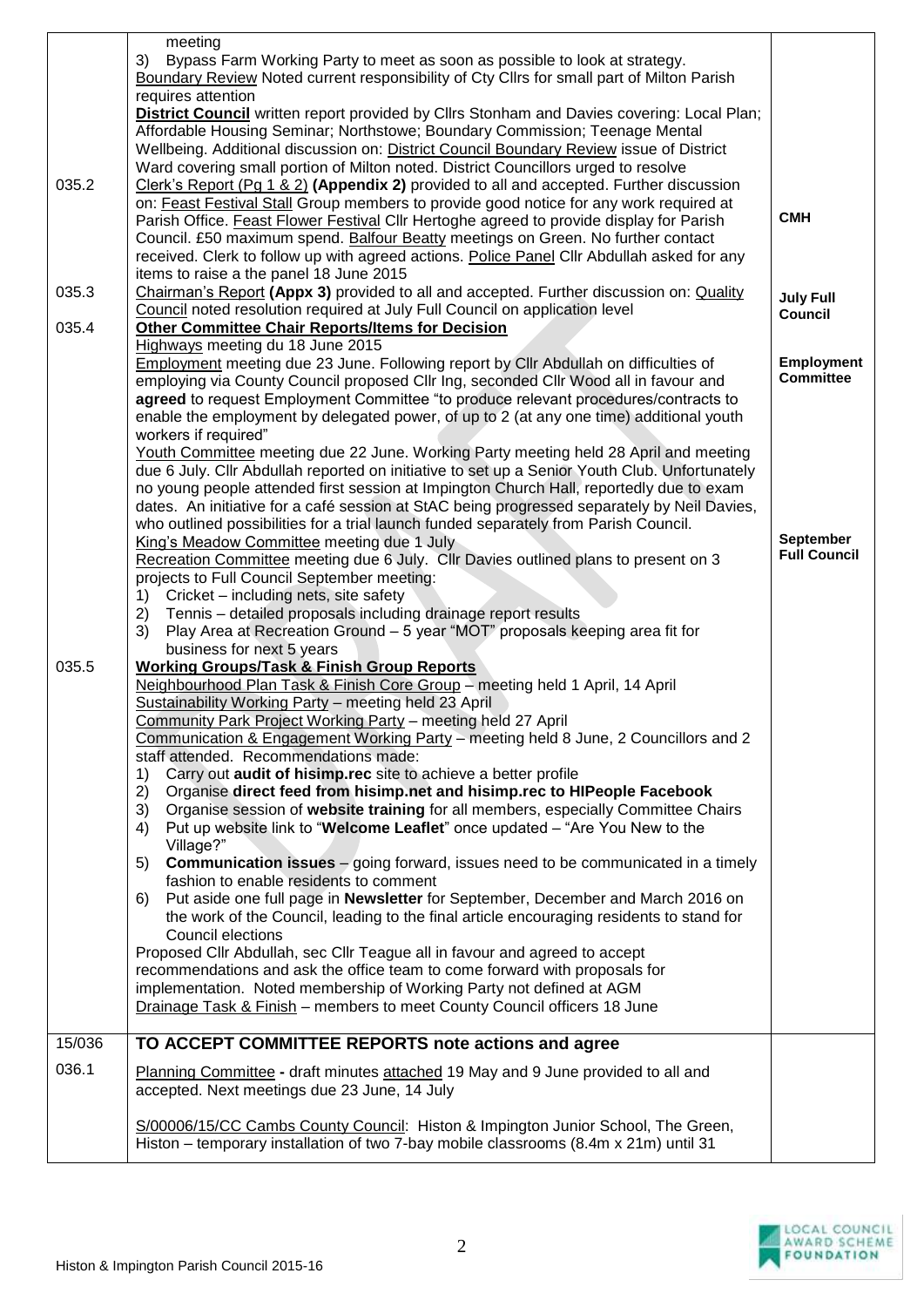|                | August 2019. Permanent installation of additional car parking spaces, cycle parking<br>spaces and an emergency services access track<br>http://planning.cambridgeshire.gov.uk/swift/apas/run/wphappcriteria.display<br>Cllrs Wood, Legge, Davies and Jenkins left the room. (interim)<br>CIIr Payne took the Chair for this item. Members reviewed reports from a public meeting<br>held 2 June 2015 on the proposals. Cllr Payne reminded members to separate the<br>education plan aspects from the planning application. Cllr Ing commented on the County<br>Council's decision to act as their own planning authority for the application. All AGREED to<br>comment that:<br>- The planned zebra crossing be completed prior to the start of the new term<br>- County Council should implement a permanent 20mph limit along the roads between the<br>2 sites of the Infant and Junior School<br>- County Council implement a HCV ban on Station Road until 31 August 2019<br>- County Council review and strengthen the Transport Plan to take account of the current<br>limitations on access<br>- Temporary permission should be time limited to August 2019<br>- Overhanging hedges along the route on Station Road be kept clear of the path for safety<br>reasons<br>- Histon & Impington Parish Council consider it would have been appropriate to use the<br>SCDC Planning route for this application<br>Cllr Jenkins, Wood and Legge returned to the meeting. Cllr Davies left |                         |
|----------------|---------------------------------------------------------------------------------------------------------------------------------------------------------------------------------------------------------------------------------------------------------------------------------------------------------------------------------------------------------------------------------------------------------------------------------------------------------------------------------------------------------------------------------------------------------------------------------------------------------------------------------------------------------------------------------------------------------------------------------------------------------------------------------------------------------------------------------------------------------------------------------------------------------------------------------------------------------------------------------------------------------------------------------------------------------------------------------------------------------------------------------------------------------------------------------------------------------------------------------------------------------------------------------------------------------------------------------------------------------------------------------------------------------------------------------------------------------------------------------------------|-------------------------|
| 036.2          | <b>Environment Committee</b> - draft minutes 12 May, 4 June provided to all and accepted. Next<br>meeting due 7 July 2015<br>Biodiversity Verge Planting Cllrs Marston and Moulder updated Council on the decision to<br>run a trial for 2015-16. A resident in Toft had given advice on community engagement and<br>choice of areas. AGREED Cllr Moulder and Environment Committee Chair to agree four<br>sites. Sustainability Group members to manage in consultation with contractors. Cllr<br>Abdullah raised concern over litter and dog mess issue                                                                                                                                                                                                                                                                                                                                                                                                                                                                                                                                                                                                                                                                                                                                                                                                                                                                                                                                   | <b>RM/DVM</b>           |
| 15/037         | TO RECEIVE FINANCE & ADMINISTRATION REPORT (Appx 2 Pgs 3-5)                                                                                                                                                                                                                                                                                                                                                                                                                                                                                                                                                                                                                                                                                                                                                                                                                                                                                                                                                                                                                                                                                                                                                                                                                                                                                                                                                                                                                                 |                         |
| 037.1<br>037.2 | Delegated payment of accounts noted<br>Approve payment of outstanding accounts Proposed Cllr Payne, seconded Cllr Hertoghe<br>all in favour and AGREED to approve                                                                                                                                                                                                                                                                                                                                                                                                                                                                                                                                                                                                                                                                                                                                                                                                                                                                                                                                                                                                                                                                                                                                                                                                                                                                                                                           |                         |
| 037.3          | Amounts paid in noted<br>To formally approve 2015 Annual Audit Return: Accounting Statement and Annual<br>Governance Statement for Histon & Impington Parish Council. Papers provided to all.<br>Following explanation that those present were confirming approval of the statements for<br>signature by the Chairman on their behalf: Proposed Cllr Ing, seconded Cllr Abdullah 9 in<br>favour, 2 abstentions and AGREED to authorise signature                                                                                                                                                                                                                                                                                                                                                                                                                                                                                                                                                                                                                                                                                                                                                                                                                                                                                                                                                                                                                                            |                         |
| 037.4          | To consider Half Yearly Review of Donations.<br>Application received from Cambs County Council - Summer Reading Challenge - request<br>for extra staffing funding<br>Grant policy and application form has been provided to 1 <sup>st</sup> Histon Scout Group but no<br>funding application yet received. Mail of support to application to SCDC Community Chest<br>fund provided for the Group<br>Proposed Cllr Nudds, sec Cllr Hertoghe, all in favour, and AGREED that Histon &<br>Impington Parish Council in accordance with its powers under sections 137 and 139 of<br>the Local Government Act 1972, should incur the following expenditure which, in the<br>opinion of the Council, is in the interests of the area or its inhabitants and will benefit them<br>in a manner commensurate with the expenditure:- "to donate £200 to Cambs County<br>Council". £800 remains in budget for British Legion wreath and further consideration<br>December/January Full Council                                                                                                                                                                                                                                                                                                                                                                                                                                                                                                          | LGA Sec 137             |
| 15/038         | <b>RECENT CORRESPONDENCE</b>                                                                                                                                                                                                                                                                                                                                                                                                                                                                                                                                                                                                                                                                                                                                                                                                                                                                                                                                                                                                                                                                                                                                                                                                                                                                                                                                                                                                                                                                |                         |
| 038.1<br>038.2 | Circulation file available for all<br>To agree process for any response to Consultations:<br>a) Update of Cambridgeshire's Strategy for Flood Risk, responses by 14 July 2015:<br>http://www.cambridgeshire.gov.uk/site/custom_scripts/cons_details.aspx?ref=369<br>Proposed Cllr Moulder, seconded Cllr Cahn and AGREED to delegate response to Cllrs<br>Payne and Jenkins working with the Clerk and other members following the forthcoming                                                                                                                                                                                                                                                                                                                                                                                                                                                                                                                                                                                                                                                                                                                                                                                                                                                                                                                                                                                                                                              | DWP/DJ/<br><b>Clerk</b> |